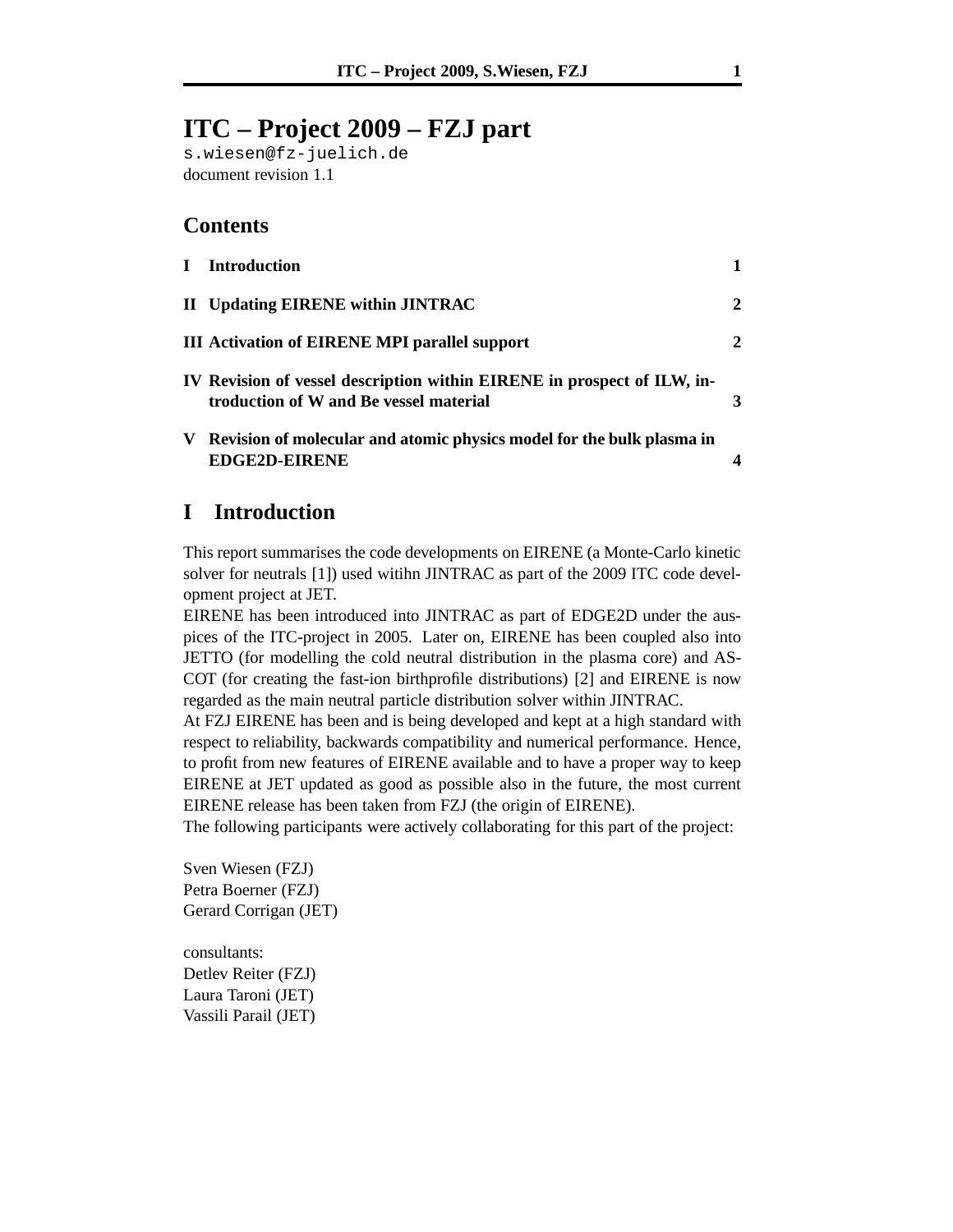### **II Updating EIRENE within JINTRAC**

The most current EIRENE version has been taken from FZJ's subversion system (October 2009) and only a few modifications were necessary to update the EIRENE version available within JINTRAC. Essentially, the central parts of the EIRENE code have been unaffected and it was obvious that JINTRAC already uses a recent version of EIRENE. Therefore, future updates of EIRENE seem to be uncritical and easy to pursue. Nevertheless, EIRENE at JET has been updated to the most current EIRENE version from FZJ (October 2009).

#### **III Activation of EIRENE MPI parallel support**

One criticial issue when using a Monte-Carlo procedure is the performance of the kinetic evaluation of the neutrals distribution. With such a method many geometric details and plenty of molecular and atomic physics can be included and thus the demand for good performance of the numerics is essential and growing. Compared to a fluid-approximation for the plasma the kinetic discription of the neutrals is the critical bottleneck in the modelling per se.

The EIRENE code as it comes from FZJ is already parallelised using MPI standard. It is also capable, knowing the total workload per EIRENE call, to redisribute the available wall-clock time equally to the available processing nodes in order to have as few as possible processing units in idle mode.

EIRENE is capable of running in stand-alone mode using MPI support. But in combination with EDGE2D, where actually EDGE2D is the controlling program to execute EIRENE (at the time when it is necessary to update the source terms), EIRENE is not allowed to initialise the MPI library by itself anymore. Instead, the main subroutine of EDGE2D has to initialise and finalize MPI.

The procedure is the following (cf. figs 1 and 2): EDGE2D is running only on a single node mype=0. The remaining available nodes (npes-1) are sent into idle mode until EDGE2D decides in the fluid-time step loop to activate EIRENE by calling the subroutine call eirene. The idling is realised by using blocking MPI communication using mpi bcast: the idling npes-1 nodes are waiting for the execution of mpi bcast with a valid EIRENE timestep (dteir larger or equal zero). This happens when the main node mype= $0$  is arriving at the corresponding mpi\_bcast and then all npes nodes are running sunchronously in parallel to execute EIRENE. After EIRENE has been executed succesfully and after calling mpi barrier to synchronise all nodes, npes-1 nodes are sent back into idle mode, waiting for the next execution of EIRENE (blocking mpi bcast). If the main subroutine of EDGE2D decides to quit, then a non-valid dteir  $< 0$  is sent via mpi bcast from the main routine to tell the idling nodes to quit. After returning of all nodes back in the main subroutine of EDGE2D, mpi can be finalized and the program exits.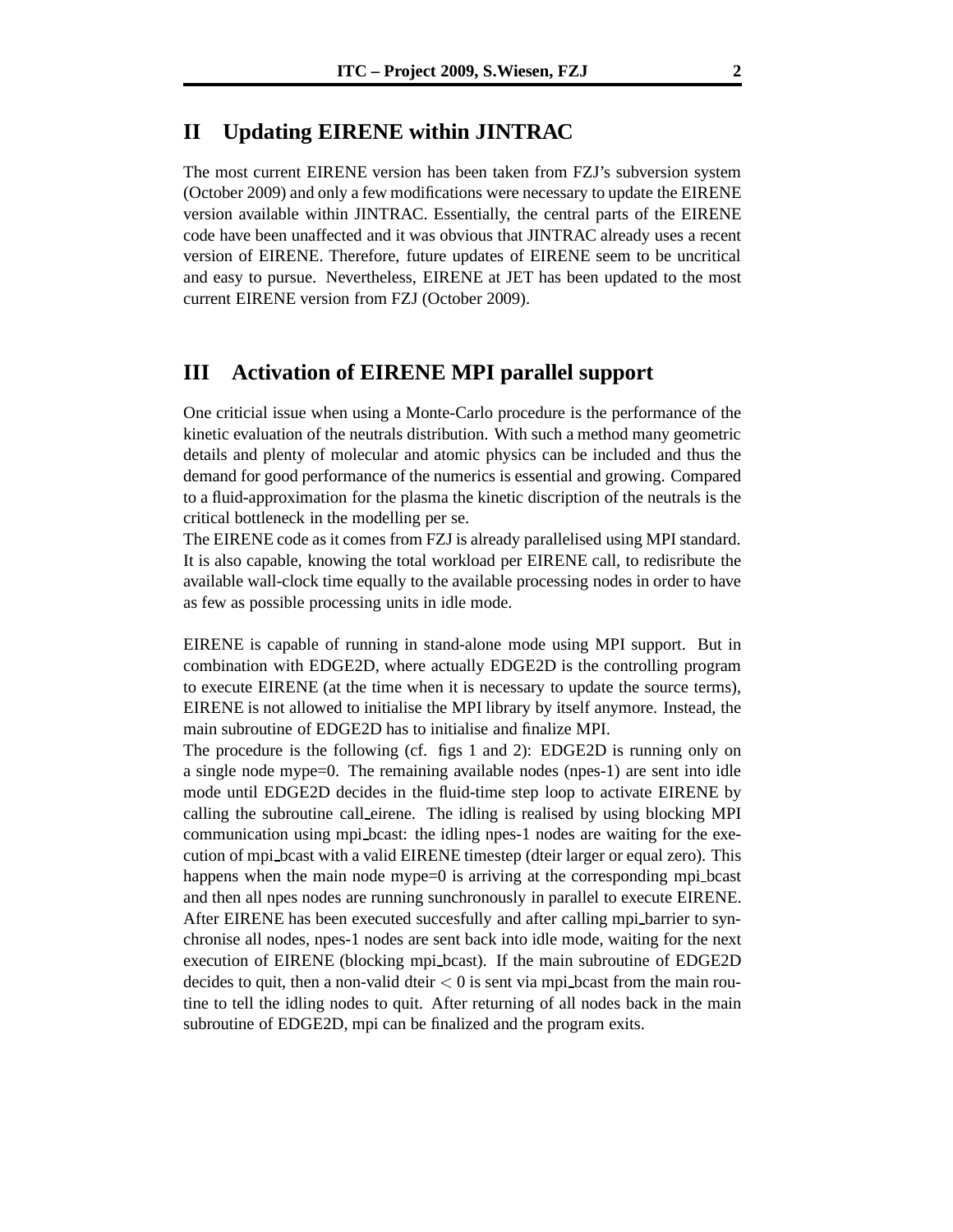Now the overall performance should increase already since most of the computing time of a combined EDGE2D-EIRENE run is spent in EIRENE anyway and a small overhead of idling processors occurs only at the time when EDGE2D is solving the plasma fluid equations and in most cases this overhead can be neglected. (Although if EDGE2D is ought to model many charge states, for example in the case of unbundled tungsten impurities  $(Z=74)$ , EDGE2D execution time might be of similar order).

# **IV Revision of vessel description within EIRENE in prospect of ILW, introduction of W and Be vessel material**

In the past it was only possible to have a single wall material availble in EIRENE, ie. in the modelling only a single intrinsic impurity like carbon or beryllium could be sputtered from the combined main-chamber and divertor wall. For the case of the ILW the main-chamber wall will be made out of beryllium and plasma facing components in the divertor and target plates will be made out of tungsten coated CFC or bulk tungsten material. Hence, EIRENE should be able to have different sputtering and wall reflection models available at different locations.

A full revision of the wall vessel geometry is envisaged for later and to keep things simple for the time being it is now possible to select differnt materials for either the target plates, the lower lying divertor tiles and the higher lying main-chamber wall tiles. To be exact, the main-chamber is defined to be the upper part of vessel segments which are not in direct contact with the parallel plasma flow seen in EDGE2D (ie the target plate representing vessel segments in the model). Similarly, the divertor is regarded as the vessel segments below target segments which are not in direct contact with the parallel flow. Hence, the poloidal extent of main-chamber and divertor segments in the model depend solely on the plasma grid provided by the grid generating code GRID2D.

In the Extra Namelist of EDGE2D one can now select different materials for the divertor and the main-chamber wall. For backwards compatibilty the default is the material chosen for the target plates (ie by the respective configuraion panel in JAMS). If one would like to specify a different divertor material, one should set:

 $IZDIVERT = Z_{direct}$ 

where  $Z_{divert}$  is the charge number of the matrial selected (eg  $Z=6$  for carbon, Z=74 for tungsten, Z=4 for beryllium). Similarly, for the main-chamber we have:

 $IZMAINCH = Z_{mainch}$ 

for the charge number for the main-chamber material.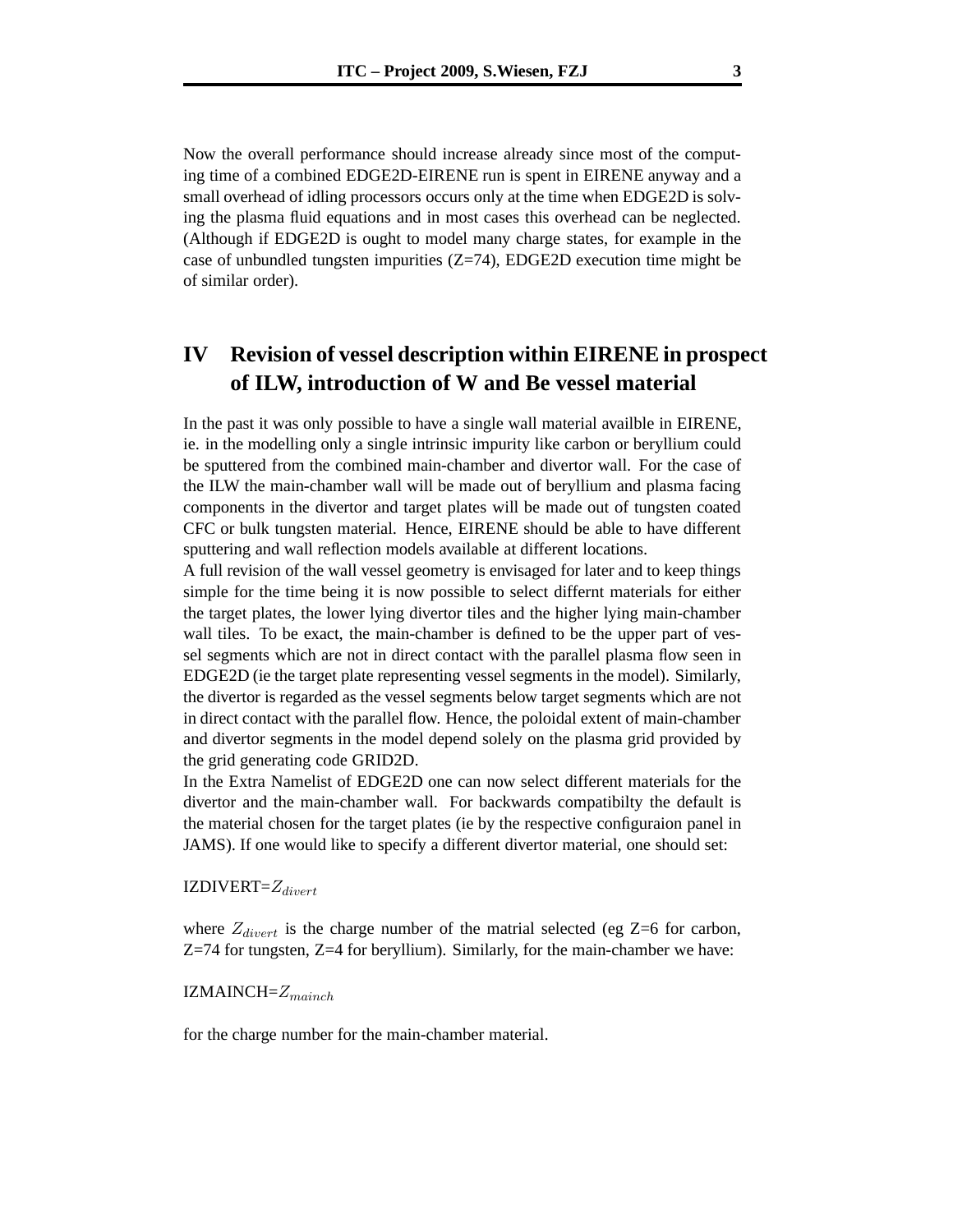EIRENE will then select the corresponding dataset in the wall-reflection TRIM database (when a material for a given  $Z$  is not existing, TRIM will interpolate to the nearest  $Z$  element available, taking into account mass ratios). Also, the physical sputtering will depend on the selected Z-number.

# **V Revision of molecular and atomic physics model for the bulk plasma in EDGE2D-EIRENE**

By introducing a separate switch in EDGE2D-EIRENE it is now possible to switch to a different atomic and molecular physics model for the main ions and neutrals. This new A&M model is currently the most sophisticated model used also within ITER design studies. Specifically, for high density discharges the neutral pressure in the divertor needs to be treated in an optimal way. Otherwise, the modelling of a divertor operation in detached mode (relevant for ITER and some ILW scenarios) might be unsuitable and it becomes difficult to derive correct pumping efficiencies and particle contents.

This "standard" A&M model consists of the following processes (the specifier in brackets are reference in [1]):

- $D + e \longrightarrow D^+ + 2e$ , ionisation (AMJUEL 2.1.5)
- $D + D^+$   $\longrightarrow$   $D^+ + D$ , charge exchange (HYDHEL 3.1.8)
- $D^+ + e \longrightarrow D$ , recombination (AMJUEL 2.1.8)
- $D_2 + e \longrightarrow D + D + e$ , dissociation (AMJUEL 2.2.5)
- $D_2 + e \longrightarrow D + D^+ + 2e$ , dissoc. ionisation (AMJUEL 2.2.10)
- $D_2 + e \longrightarrow D_2^+ + 2e$ , molec.ionisation (AMJUEL 2.2.9)
- $D_2 + D^+ \longrightarrow D_2 + D^+$ , elastic coll. (AMJUEL 0.3T)
- $D_2 + D^+ \longrightarrow D + D_2^+$ , molec. charge exch. (AMJUEL 3.2.3)
- $D_2^+ + e \longrightarrow D^+ + D^+ + 2e$ , (AMJUEL 2.2.11)
- $D_2^+ + e \longrightarrow D + D^+ + e$ , (AMJUEL 2.2.12)
- $D_2^+ + e \longrightarrow D + D$ , (AMJUEL 2.2.14)

Most importantly now the elastic collisions of neutral molecules with bulk ions are included and also the molecular charge exchange which initiates molecular assisted processes via decaying molecuar ions are considered (electrons removed for clarity):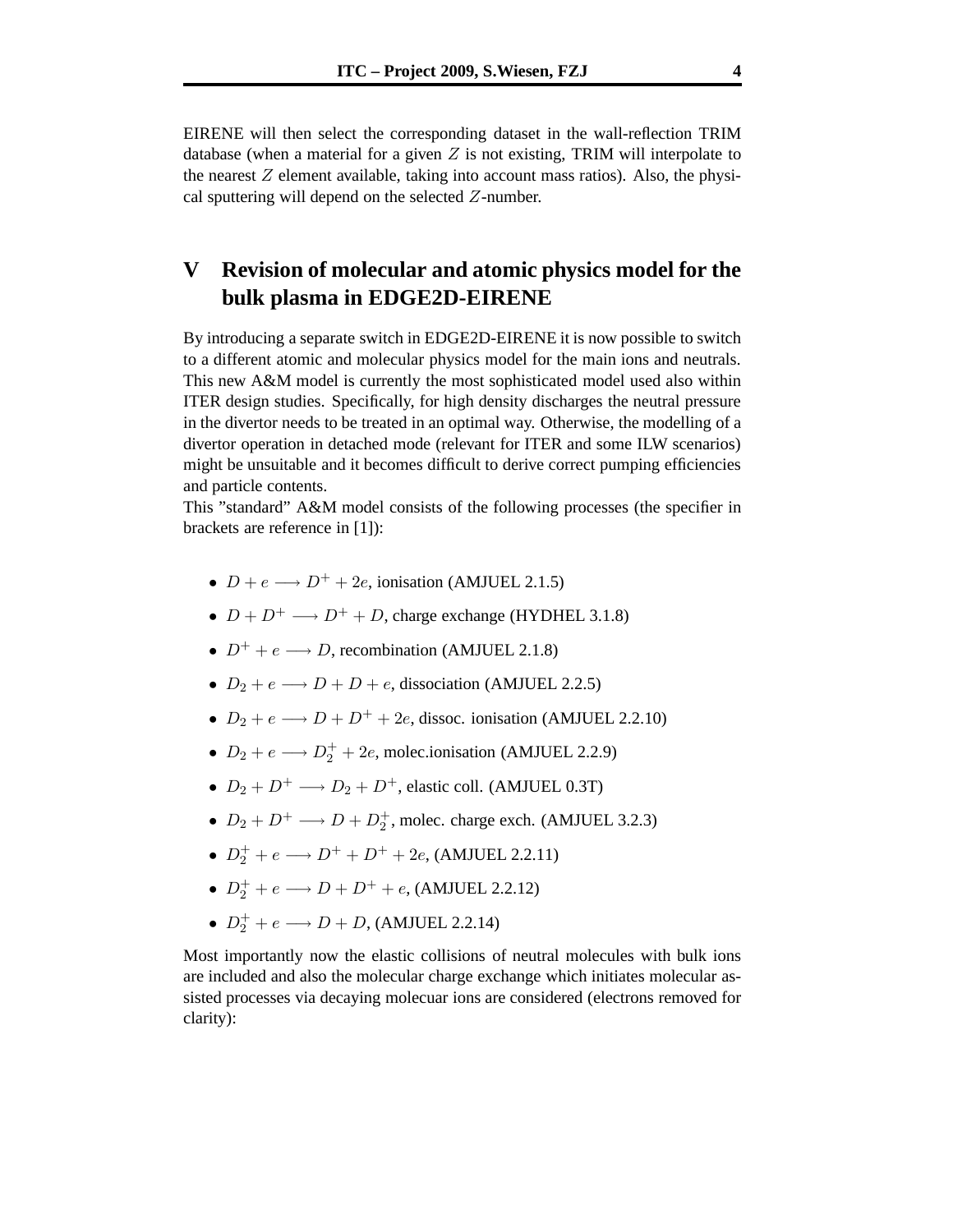molecular assisted ionisation (MAI):  $D_2 + D^+ \longrightarrow D + D_2^+ \longrightarrow D + D^+ + D^+$ 

molecular assisted dissociation (MAD):  $D_2 + D^+ \longrightarrow D + D_2^+ \longrightarrow D + D + D^+$ 

molecular assisted recombination (MAR):  $D_2 + D^+ \longrightarrow D + D_2^+ \longrightarrow D + D + D$ 

Specifically, these new processes are crucial with respect to the neutral pressure build-up in the high density divertor. Currently, the new model can only be switched on via EDGE2D Extra Namelist Editor by setting:

EIR AM FUEL=3.

Since EDGE2D by default is applying a source linearisation scheme using an outdated A&M physics database, the source linearisation scheme needs to be switched off explicitly by setting:

LINDEN=F LINMOM=F LINSQE=F LINSQI=F

in the Extra Namelist editor. Now EIRENE will provide EDGE2D with the full set of sourceterms for particle, momentum and temperature equations solved. A general availablity of the new A&M database through the JAMS interface (avoiding to switch special flags in the extras namelist of EDGE2D) is foreseen and implemented later into JAMS.

### **References**

- [1] http://www.eirene.de
- [2] ITC-project JET report 2008, S. Wiesen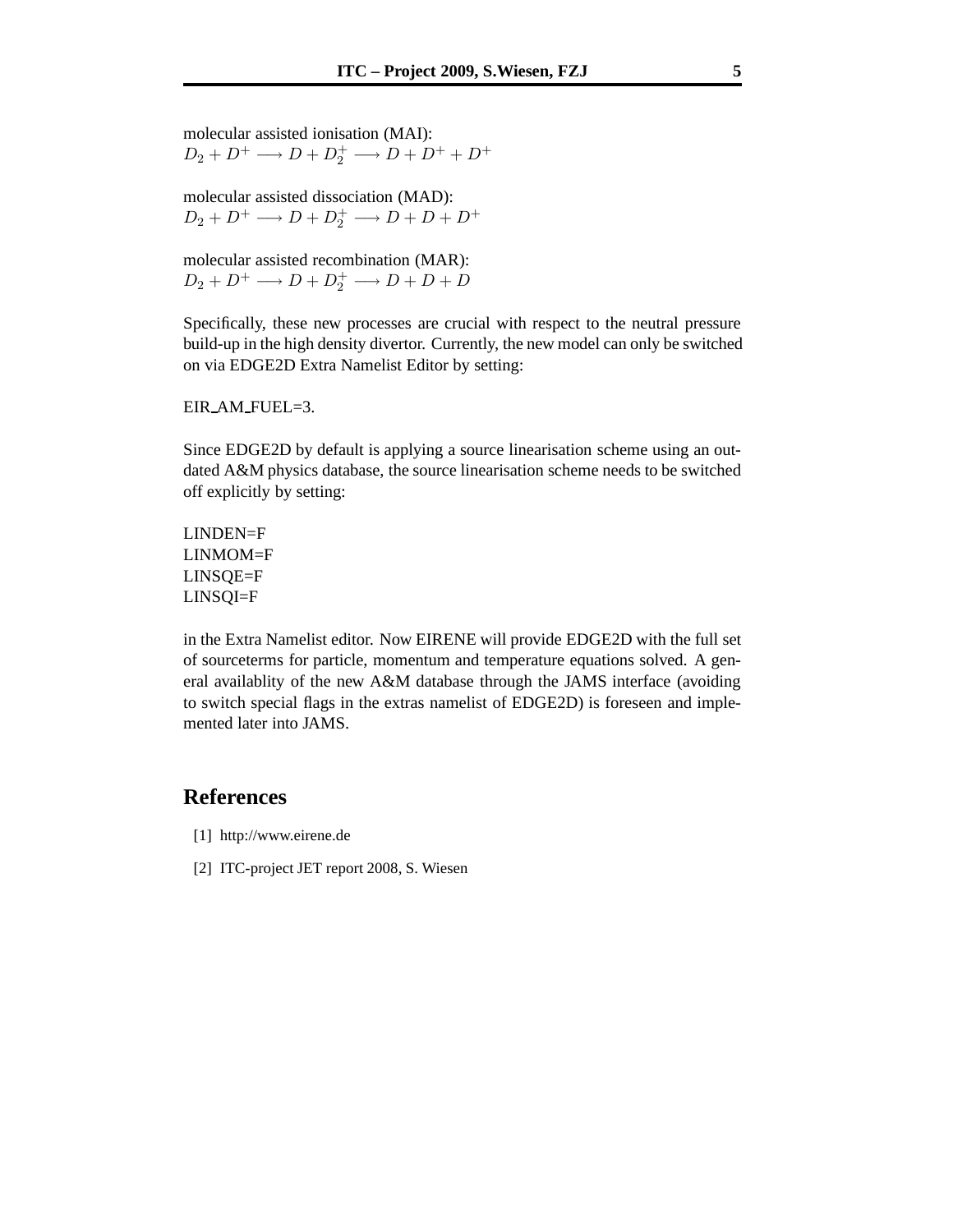

Figure 1: Flowchart of EDGE2D main routine with MPI support included. npes is the number of available cpu cores whereas mype is the rank (cpu core number) of the running process. EDGE2D is running on mype  $= 0$  whereas all other cpus with mype  $> 0$  are in wait-state until EIRENE is actually called. dteir normally defines the current EIRENE time-step (or zero when run in time-independent mode) but here dteir  $< 0$  tells the main-routine to finalize and quit the program.